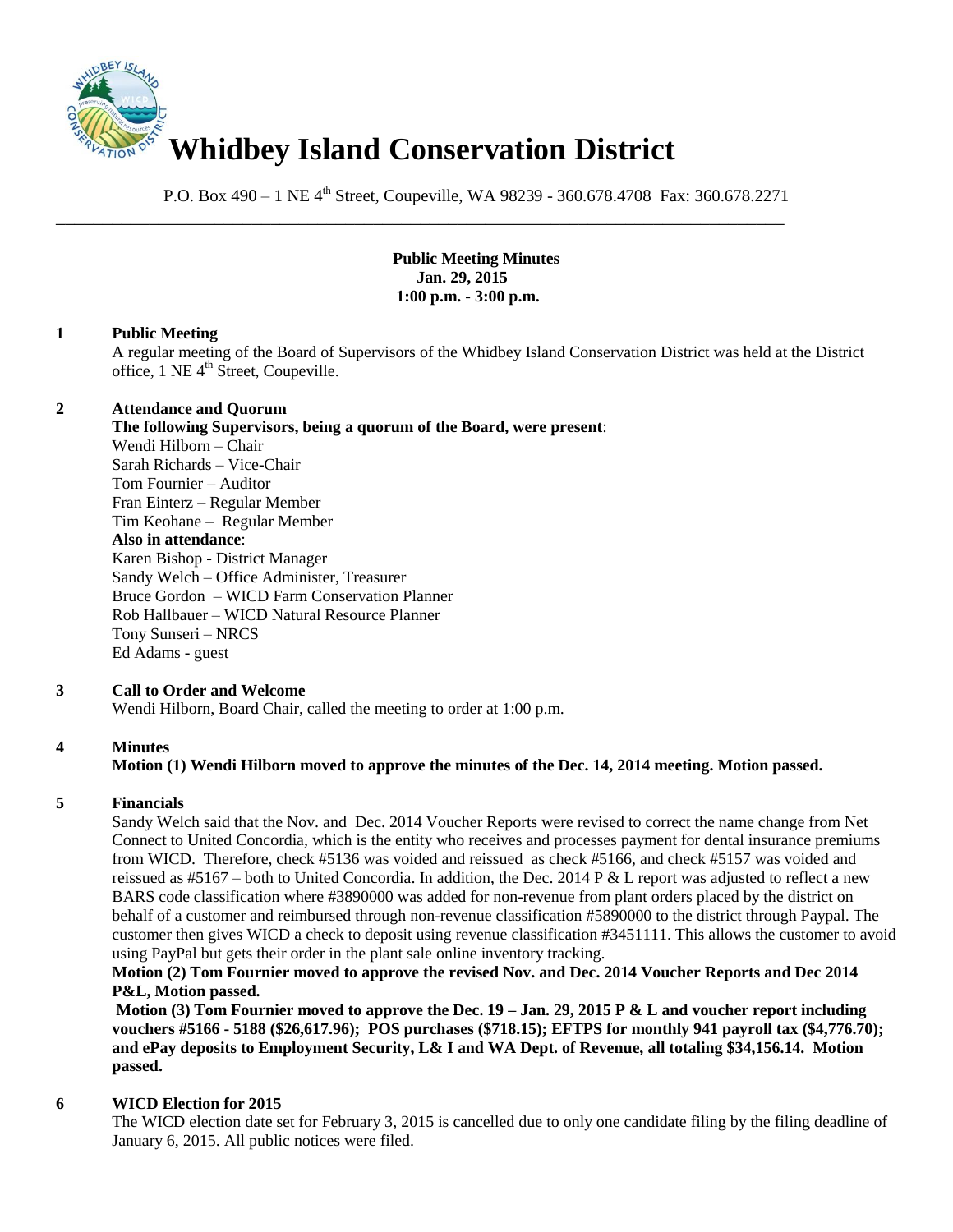**Motion (4) Wendi Hilborn moved to approve cancelling the WICD Feb. 3, 2015 election due to only one candidate filing by the filing date of Jan. 6, 2015. Motion passed.** 

# **7 Staffing and Salaries**

Supervisors reviewed staff salaries as well as data from the region and from a recent survey of the Puget Sound Conservation Districts.

## **Motion (5) Fran Einterz moved to approve a 3% increase of all staff salaries and to adjust the District Manager salary to \$70,000. Motion passed.**

Karen Bishop presented information regarding an intern/ student who is available to conduct a survey of Whidbey Island farmers to collect information that would help WICD, NABC, Island Co. Economic Development Council with programming. In addition, data would be used by WICD to understand agricultural needs to provide input into the Is. Co. 2016 comprehensive plan development.

**Motion (6) Sarah Richards moved to approve up to \$2,800 to hire an intern on a short term contract to complete the agricultural survey with work to be completed by April 30, 2015. Contractor will also assist Sarah Cassatt in the manure management project for the Puget Sound Partnership. Motion passed.** 

(Note: Fran Einterz excused himself from action and participation in this discussion).

## **8 NRCS Report**

Tony Sunseri said that the Local Work Group meeting has been scheduled for March 31. He anticipates the LWG will take place over two days. The Voluntary Conservation Planning Initiative program was discussed as well as the Regional Conservation Partnership program which will bring \$18 million over the next 5 years. Tony anticipates the EQIP cutoff to be around June 15, 2015.

## **9 Salmon Recovery Funding Board Project – Rob Hallbauer**

Rob presented the letter of intent for the Greenbank Beach Pocket Estuary Restoration Feasibility Study for 2015 – 2017. WICD is considering applying for Salmon Recovery Funding Board grant funding for the 2015 – 2017 year. This project would be supported by our Northwest Region Engineer, Tom Slocum.

**M(7) Tom Fournier moved to approve submitting a letter of intent for 2015 Salmon Recovery Funding Funding for the 2015 – 2017 cycle for the Greenbank Beach Pocket Estuary Restoration Feasibility Study. Motion passed.** 

#### **10 Natural Resource Planner Report – Rob Hallbauer**

Rob presented a proposal where Island County Environmental Health has asked WICD if Rob could teach septic 201 as they feel Rob is highly qualified to do so. It is anticipated at this agreement will be executed as a P.O. under \$3,000. **M(8) Fran Einterz moved to approve the agreement between Island County Environmental Health and WICD for septic 201 instruction. Motion passed.** 

Rob presented two alternative stormwater projects he recently worked on – one in Island County and one in the Town of Coupeville.

# **11 District Manager Report – Karen Bishop**

Karen reported on the success of recent workshops on manure management and native plant palates. She discussed upcoming grant opportunities including the USDA Beginning Farmer and Rancher RFP. The board also discussed options for the upcoming National Estuary Program RFP. She updated the board on a recent meeting with the Dept. of Ecology and their new inspector, Andrew Funk. She will be working with DOE staff to develop a new memorandum of understanding to define the roles and responsibilities of WICD as a non-regulatory entity, and DOE.

**Cost share projects** – Karen presenting a ranking matrix for an additional cost share project to be proposed to WSCC for shellfish funding. Two other projects ranked close to the proposed project and so staff is recommending that the board request funding for all three additional projects if landowners can implement practices before June of 2015.

**M(9) Tom Fournier moved that, pending discussions with landowners, staff move forward to secure cost share funding from WSCC through the shellfish program for the Jorgenson, Kramer, and Gabelein projects**. **Motion passed.**

Karen suggested that the board take action to withdraw the Uhlig project from cost share funding due to unforeseen circumstances. Pam would like to be kept in the system for future implementation, if possible.

**M(10) Sarah Richards moved to approve cancelling the cost share contract with Pam Uhlig. Motion passed.** 

#### **12 Farm Plan Presentation – Bruce Gordon**

Sarah Richards assumed leading the meeting as Vice- Chair.

Bruce presented the final plan draft for NPS Farm 1. Fran suggested that an appendix be added to explain that the farm conservation plan should not be used as a basis for property valuation.